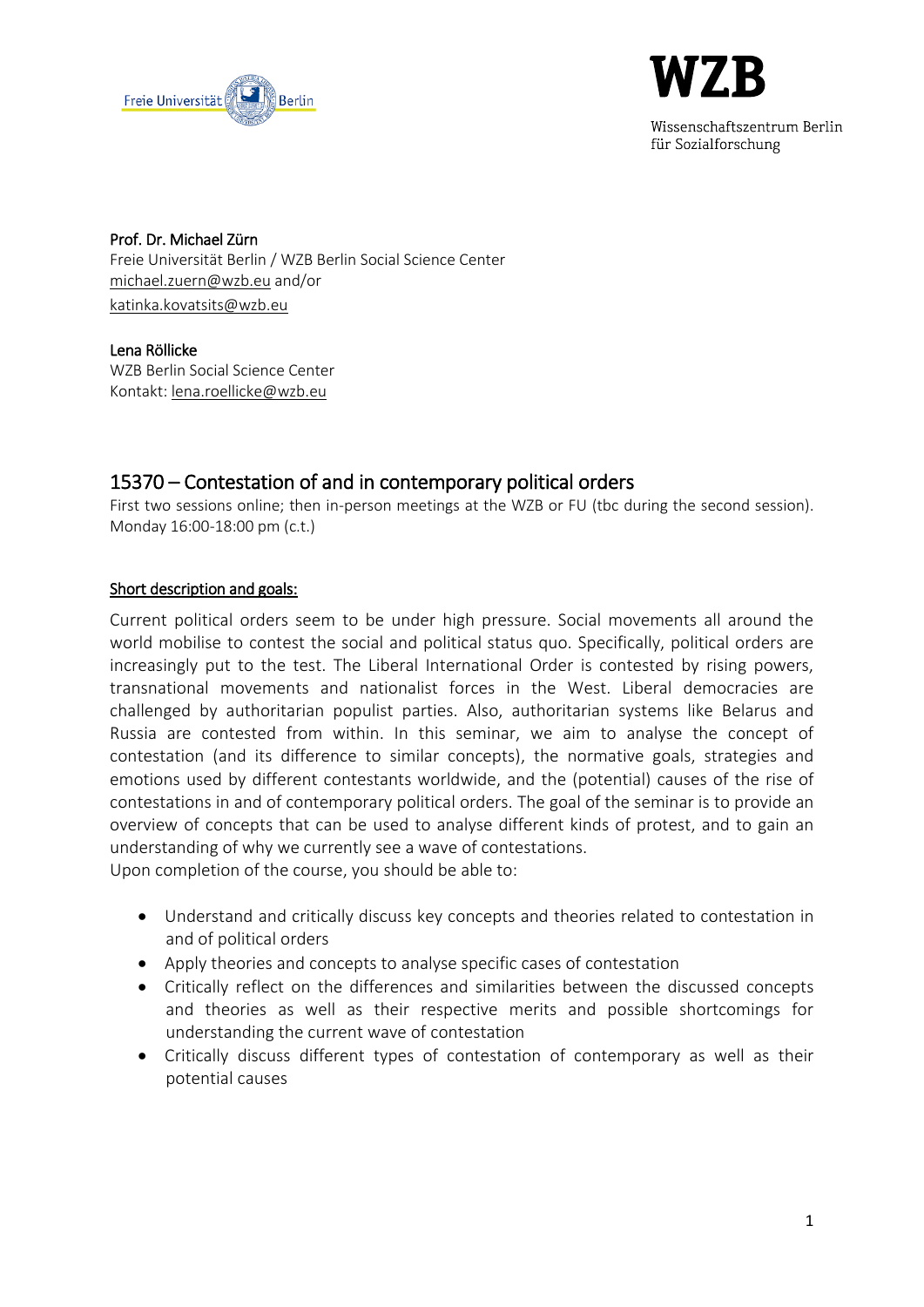This seminar will be taught by Michael Zürn together with Lena Röllicke, PhD candidate and member of the project "Towards a Typology of Contestations" of the Cluster of Excellence "Contestations of the Liberal Script" (SCRIPTS).

## Seminar structure

The seminar is structured into 3 main parts:

- Part 1 (Weeks 1-6): Introduction and Conceptualising "Contestation" How does contestation differ from other, related concepts and phenomena, and how can we analyse contestations?
- Part 2 (Weeks 7-14): Concrete forms of contestation and empirical case studies applying our analytical scheme to real-world cases
- Part 3 (Weeks 15-16): Synthesis and Reflection

The first two sessions (weeks 1 and 2) will take place online. We will use those sessions to introduce the contents and structure of the seminar, to distribute case studies for presentations and to organise the transition to in-person seminars. As of week 3, the seminars will take place in person. They consist of interactive group discussions of the concepts and theories introduced in the required readings (Part 1) as well as their application to real-world cases of contestation (Part 2). We will introduce and discuss on-going work from our research at the project "Towards a Typology of Contestations" of the Cluster of Excellence "Contestations of the Liberal Script" (SCRIPTS) and together look at concrete empirical cases of the contemporary wave of contestation. To this end, in Part 2, we will alternate theoretical approaches and presentations of empirical case analyses which will be distributed during the first two sessions. In Part 3, we will together reflect on the merits and shortcomings of different analytical approaches, different types of contestations and potential causes.

## Course requirements

Throughout the course, all students are expected to read and critically engage with the required readings, prepare short written reading reflections and actively participate in the discussions during the seminars. Students aiming for a graded certificate ("Leistungsschein") should additionally either sign up for a presentation and write a reflection essay based on the presentation or write a term paper by the end of the semester (see below for more detailed explanations).

### Requirements for participation certificate ("Teilnahmeschein"):

- Reading the required reading;
- Active participation in the synchronous online and in-person seminars;
- Handing in written reading reflections before each session with required reading;

### *Additional* requirements for graded certificate ("Leistungsschein"):

• Presentation and Reflection Essay (5 pages) OR Term paper (3,000-5,000 words, font size 12, line spacing 1.5, margins 2.5 cm).

## Location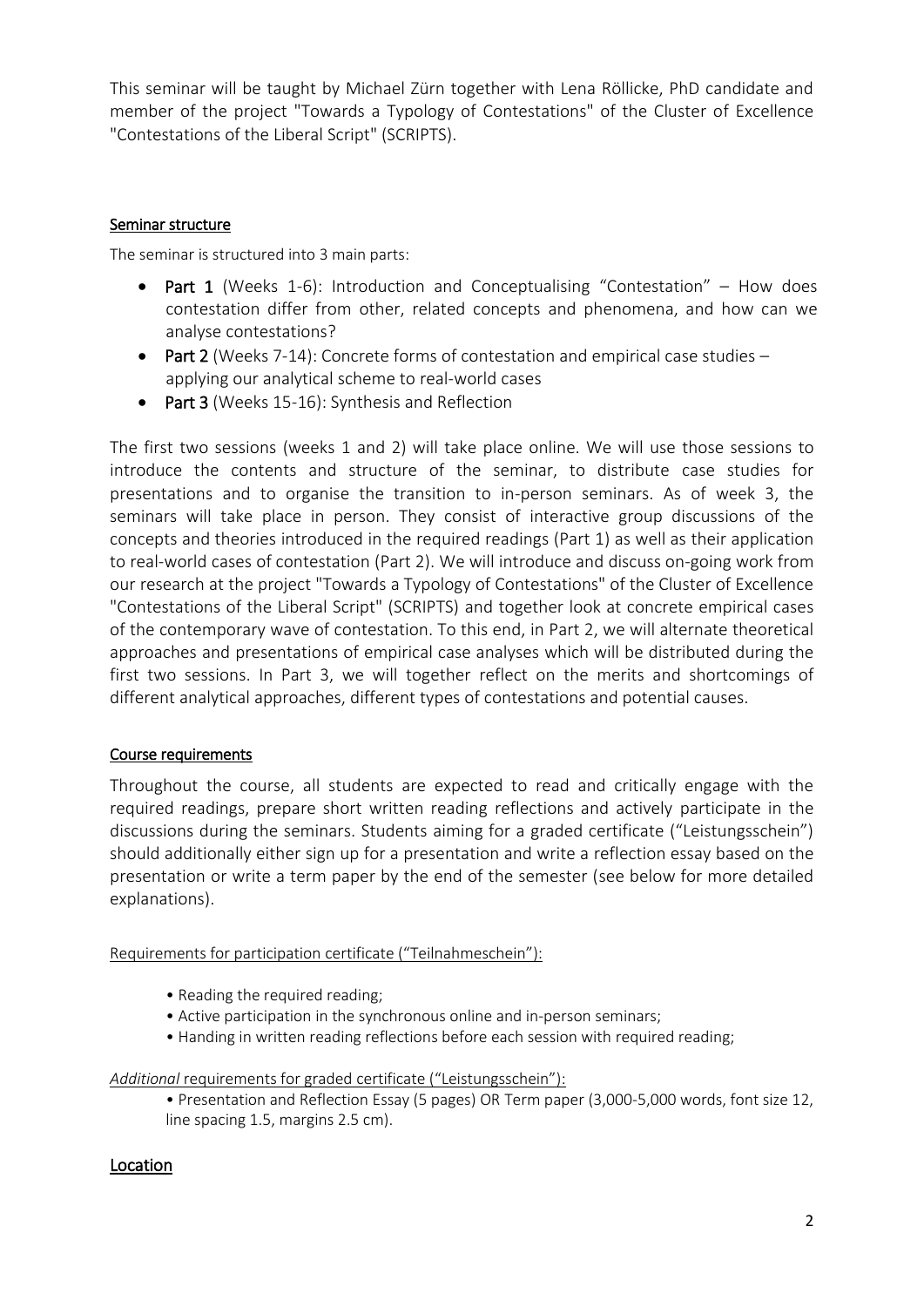The first two sessions will be held as synchronous online seminars. As of the 1<sup>st</sup> of November, we will meet in person, probably at the WZB (room B002/3 on the  $1<sup>st</sup>$  and  $8<sup>th</sup>$  of November, room B001 as of the 15<sup>th</sup> of November). Alternatively, we might meet at the FU, Ihnestr. 22, (UG 1). We will decide on this during the second session, depending on the number of participants.

## Introduction to the seminar

| Session 1<br>18 <sup>th</sup> October 2021<br>4:00-6:00 pm | Overview, Course Requirements and Organisation<br>Format: Webex-Meeting |
|------------------------------------------------------------|-------------------------------------------------------------------------|
| Session 2<br>25 <sup>th</sup> October 2021<br>4:00-6:00 pm | Overview, Course Requirements and Organisation<br>Format: Webex-Meeting |

## Part 1: Conceptualising Contestation

| Session 3<br>1 <sup>st</sup> November 2021<br>4:00-6:00 pm<br>Room B002/3 | Conceptualisation of Contestation I<br><b>Format: In-person seminar</b><br><b>Political Opposition:</b><br>Luhmann, N. (1990). Political Theory in the Welfare State. Chapter 5: The Theory<br>$\bullet$<br>of Political Opposition (pp. 167-186). Berlin: Walter de Gruyter.<br>Daase, C., & Deitelhoff, N. (2019). Opposition and dissidence: Two modes of<br>$\bullet$<br>resistance against international rule. Journal of Political Theory, 15(1), 11-30.<br>$\circ$ On the relationship between rule and resistance (on the international<br>level)<br><b>Contentious Politics:</b><br>Tilly, C., & Tarrow, S. (2015). Contentious Politics (2nd ed.). Oxford: Oxford<br>$\bullet$<br>University Press.<br>o Preface. Chapter 1: Making Claims. Chapter 2: How to Analyze<br>Contention. Chapter 10: Contention Today and Tomorrow. |
|---------------------------------------------------------------------------|-------------------------------------------------------------------------------------------------------------------------------------------------------------------------------------------------------------------------------------------------------------------------------------------------------------------------------------------------------------------------------------------------------------------------------------------------------------------------------------------------------------------------------------------------------------------------------------------------------------------------------------------------------------------------------------------------------------------------------------------------------------------------------------------------------------------------------------------|
|                                                                           | Additional readings:                                                                                                                                                                                                                                                                                                                                                                                                                                                                                                                                                                                                                                                                                                                                                                                                                      |
|                                                                           | Wiener, A. (2017). A Theory of Contestation - A Concise Summary of Its Argument and<br>$\bullet$<br>Concepts. Polity, 49(1), 109-125.<br>McAdam, D., Tarrow, S., & Tilly, C. (2009). Comparative perspectives on contentious<br>$\bullet$<br>politics. Comparative politics: Rationality, culture, and structure, 260-290.                                                                                                                                                                                                                                                                                                                                                                                                                                                                                                                |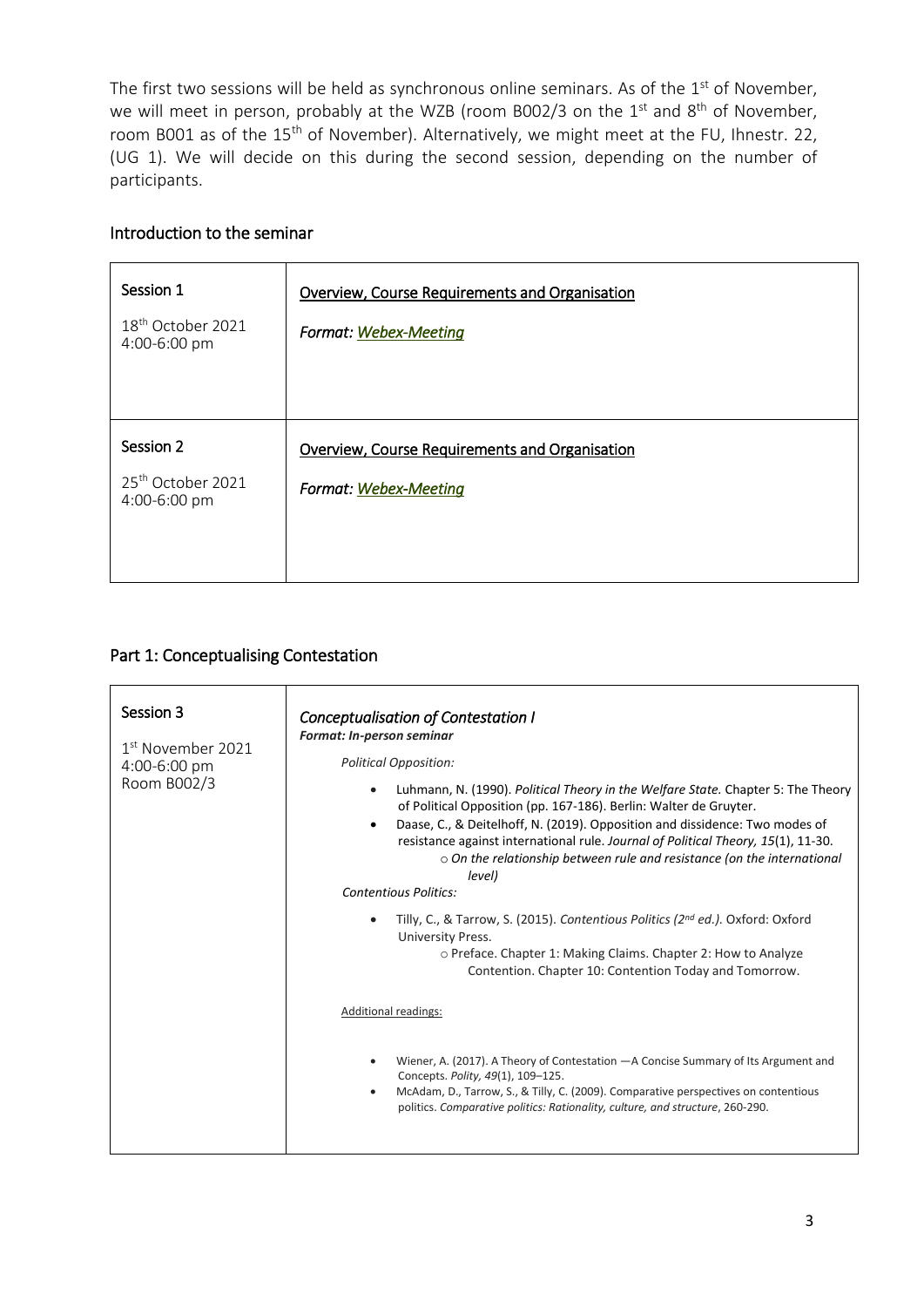| Session 4<br>8 <sup>th</sup> November 2021<br>4:00-6:00 pm<br>Room B002/3 | <b>Conceptualisation of Contestation II</b><br>Format: In-person seminar<br>Dissidence and resistance:<br>Sparks, H. (1997). Dissident Citizenship: Democratic Theory, Political<br>Courage, and Activist Women. Hypatia 12(4), 74-110.<br>Scheuermann, W. E. (2017). What is Political Resistance? An exploration<br>$\bullet$<br>of the word and its political connotations. Public Seminar. Retrieved<br>September 29, 2021, from<br>http://publicseminar.org/2017/02/what-is-political-<br>resistance/#.WSBqd9y1uUk<br>Norm contestation:                                                                                                                                                                                                                                                                                                                                                                                                                                                                       |
|---------------------------------------------------------------------------|---------------------------------------------------------------------------------------------------------------------------------------------------------------------------------------------------------------------------------------------------------------------------------------------------------------------------------------------------------------------------------------------------------------------------------------------------------------------------------------------------------------------------------------------------------------------------------------------------------------------------------------------------------------------------------------------------------------------------------------------------------------------------------------------------------------------------------------------------------------------------------------------------------------------------------------------------------------------------------------------------------------------|
|                                                                           | Stimmer, A., & Wisken, L. (2019). The dynamics of dissent: when actions<br>$\bullet$<br>are louder than words. International Affairs, 95(3), 515-533.<br>Contestation:                                                                                                                                                                                                                                                                                                                                                                                                                                                                                                                                                                                                                                                                                                                                                                                                                                              |
|                                                                           | Gosepath, S. und Zürn, M. (2021) A Conceptual Landscape -<br>٠<br>Contestation and all That, Paper Presented at ISA 2021.                                                                                                                                                                                                                                                                                                                                                                                                                                                                                                                                                                                                                                                                                                                                                                                                                                                                                           |
|                                                                           | <b>Additional readings:</b><br>Hollander, J. A., & Einwohner, R. L. (2004). Conceptualizing Resistance.<br>٠<br>Sociological Forum, 19(4), 533-554.<br>Bayat, A. (2020). Life as politics. Stanford University Press. Introduction.<br>$\bullet$<br>o On social change in the Middle East through "non-movements"<br>Weitz, R. (2001). WOMEN AND THEIR HAIR: Seeking Power through<br>٠<br>Resistance and Accommodation. Gender & Society, 15(5), 667-686.<br>Deitelhoff, N., & Zimmermann, L. (2020). Things we lost in the fire: how<br>$\bullet$<br>different types of contestation affect the robustness of international<br>norms. International Studies Review, 22(1), 51-76.<br>Wolff, J., & Zimmermann, L. (2016). Between banyans and battle scenes:<br>$\bullet$<br>Liberal norms, contestation, and the limits of critique. Review of<br>International Studies, 42, 513-534.<br>Laclau, E., & Mouffe, C. (2014). Hegemony and socialist strategy:<br>Towards a radical democratic politics. Verso Trade. |
| Session 5<br>15 <sup>th</sup> November 2021<br>4:00-6:00 pm<br>Room B001  | How to analyse contestations I: normativity and epistemology<br>Format: In-person seminar<br>Normativity:<br>Jeremy Waldron, Theoretical Foundations of Liberalism<br>TTC Normativity Three-Pager<br>Epistemology:<br>Popper, On Open Society<br>TTC Epistemology Three-Pager                                                                                                                                                                                                                                                                                                                                                                                                                                                                                                                                                                                                                                                                                                                                       |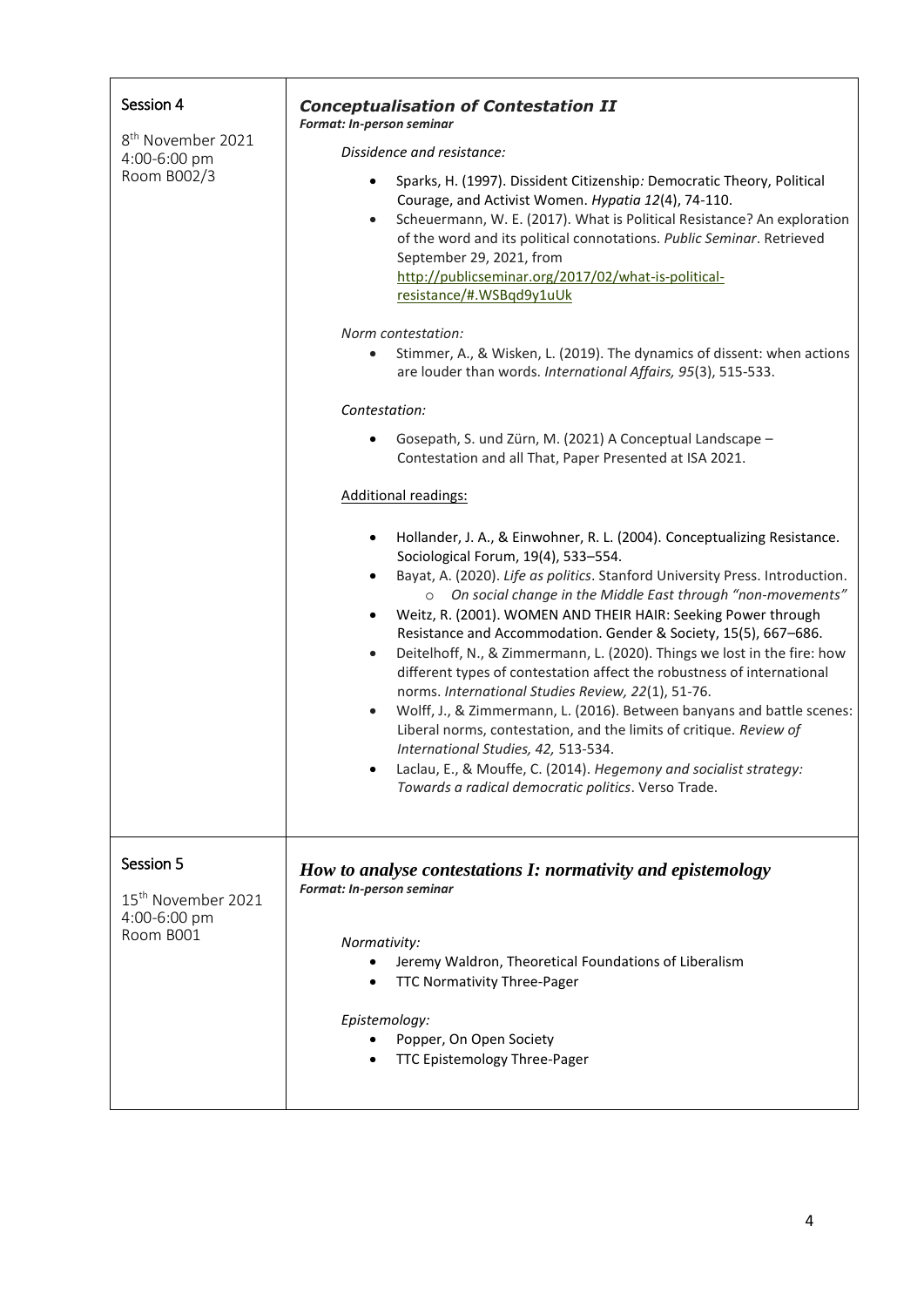| Session 6<br>22 <sup>nd</sup> November 2021<br>4:00-6:00 pm<br>Room B001 | How to analyse contestations II: strategies, epistemology and identities<br>Format: In-person seminar<br>Strategies:<br>Hirschman, A. O. (1978). Exit, voice, and the state. World Politics: A<br>٠<br>Quarterly Journal of International Relations, 90-107.<br><b>TTC Strategies Three-Pager</b><br>٠                                                                                |
|--------------------------------------------------------------------------|---------------------------------------------------------------------------------------------------------------------------------------------------------------------------------------------------------------------------------------------------------------------------------------------------------------------------------------------------------------------------------------|
|                                                                          | Emotions:<br>Jasper, J.M. (2011). Emotions and Social Movements: Twenty Years of<br>٠<br>Theory and Research. Annual Review of Sociology, 37, 285-303.<br><b>TTC Emotions Three-Pager</b><br>Identity:<br>Cohen, J. (1985). Strategy or Identity: New Theoretical Paradigms and<br>Contemporary Social Movements. Social Research, 52(4), 663-716.<br><b>TTC Identity Three-Pager</b> |

# Part 2: Concrete forms of contestations and empirical case studies

| Session 7<br>29 <sup>th</sup> November 2021<br>4:00-6:00 pm<br>Room B001 | <b>Social Movements</b><br>Format: In-person seminar<br>Della Porta, D., & Diani, M. (2020). Social movements: An introduction.<br>Chapter 1: The Study of Social Movements: Recurring Questions,<br>(Partially) Changing Answers (pp. 1-30). Hoboken, NJ: John Wiley & Sons.<br>Engels, B., & Müller, M. (2019). Northern Theories, Southern<br>movements? Contentious politics in Africa through the lens of social<br>movement theory.<br>Castells, M. (2015). Networks of Outrage and Hope. Social Movements in<br>٠<br>the Internet Age. Opening. (pp. 1-19). Cambridge: Polity Press. |
|--------------------------------------------------------------------------|---------------------------------------------------------------------------------------------------------------------------------------------------------------------------------------------------------------------------------------------------------------------------------------------------------------------------------------------------------------------------------------------------------------------------------------------------------------------------------------------------------------------------------------------------------------------------------------------|
|                                                                          | <b>Additional readings:</b>                                                                                                                                                                                                                                                                                                                                                                                                                                                                                                                                                                 |
|                                                                          | Della Porta, D. (2017). Where Did the Revolution Go? Contentious politics<br>and the quality of democracy. Cambridge: Cambridge University Press.<br>Meijer, Roel. 2005. "Taking the Islamist Movement Seriously: Social<br>$\bullet$<br>Movement Theory and the Islamist Movement." International Review of<br>Social History. 50.<br>Perspective on Islamist Movements<br>$\circ$                                                                                                                                                                                                         |
|                                                                          | Tarrow, S. (2011). Power in Movement. Social Movements and<br>Contentious Politics. Introduction (pp. 1-15) & Chapter 1: Contentious<br>Politics and Social Movements (pp. 16-34). New York: Cambridge<br>University Press.                                                                                                                                                                                                                                                                                                                                                                 |
|                                                                          | A classic in Social Movement Theory<br>$\circ$                                                                                                                                                                                                                                                                                                                                                                                                                                                                                                                                              |
|                                                                          | Jasper, J. (2010). Social Movement Theory Today: Toward a Theory of<br>Action? Sociology Compass, 4(11), 965-976.                                                                                                                                                                                                                                                                                                                                                                                                                                                                           |
|                                                                          | Gives overview of theorizing about social movements; advocates<br>$\circ$<br>for mid-range theorising                                                                                                                                                                                                                                                                                                                                                                                                                                                                                       |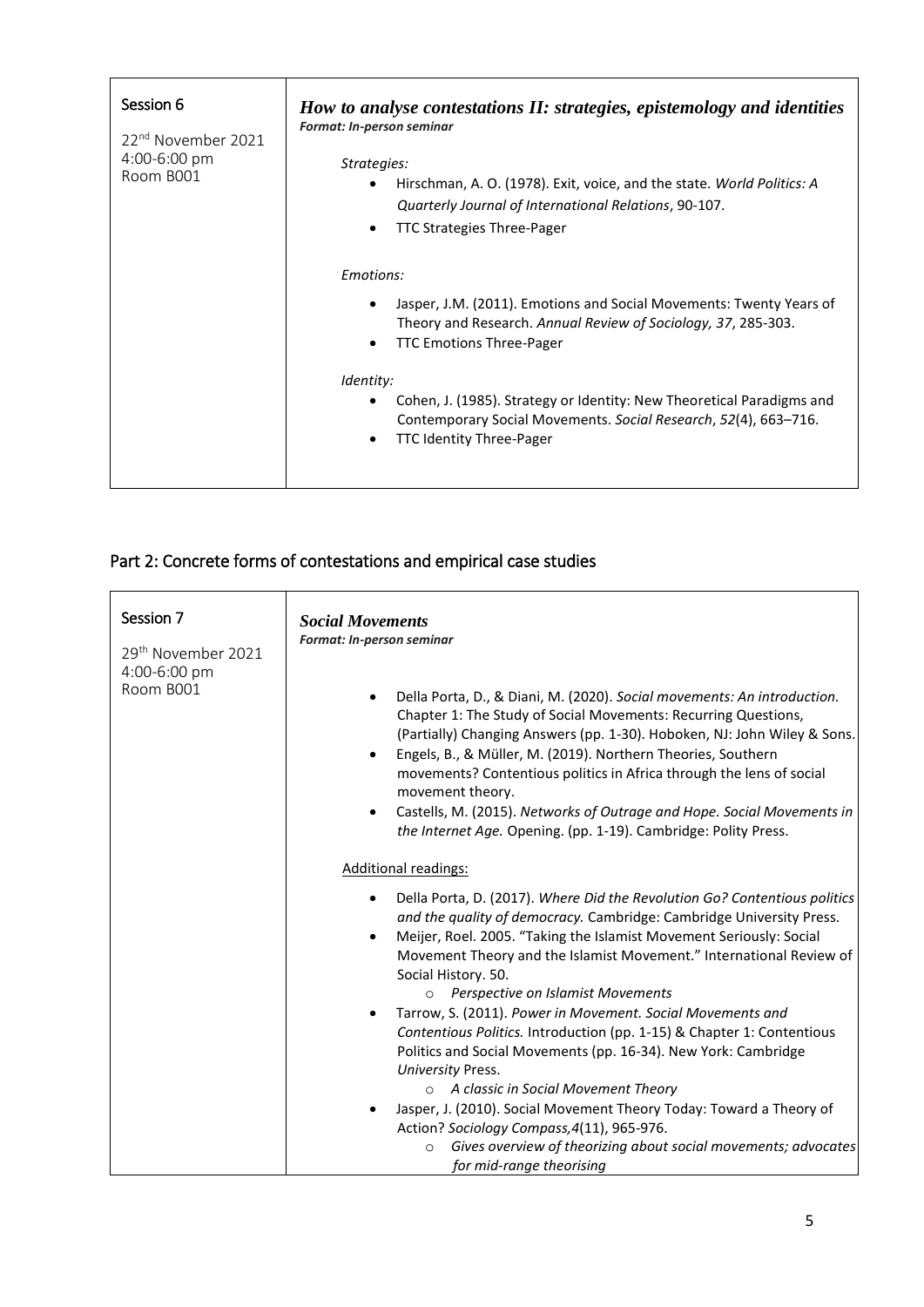|                                                             | Fitzgerald, K. J., & Rodgers, D. M. (2000). Radical Social Movement<br>$\bullet$<br>Organizations: A Theoretical Model. The Sociological Quarterly, 41(4),<br>573-592.<br>Dulic, T. (2021). Fascism and (Transnational) Social Movements: A<br>$\bullet$<br>Reflection on Concepts and Theory in Comparative Fascist Studies.<br>Fascism, 10, 202-227.<br>Hall, T. D., & Fenelon, J. V. (2008). Indigenous Movements and<br>Globalization: What is Different? What is the Same? Globalizations, 5(1),<br>$1 - 11.$<br>Moghadam, V. M. (2015). Transnational Feminist Activism and<br>Movement Building. In Rawwida Baksh and Wendy Harcourt (eds.). The<br>Oxford Handbook of Transnational Feminist Movements. Oxford: Oxford<br>University Press.<br>Dempsey, S. E., Parker, P. S., & krone, K. J. (2011). Navigating Socio-<br>spatial Difference, Constructing Counter-Space: Insights from<br>Transnational Feminist Praxis. Journal of International and Intercultural<br>Communication, 4(3), 201-220.<br>Antrobus, P. (2004). The Global Women's Movement: Origins, Issues and<br>٠<br>strategies. New York: Palgrave. |
|-------------------------------------------------------------|--------------------------------------------------------------------------------------------------------------------------------------------------------------------------------------------------------------------------------------------------------------------------------------------------------------------------------------------------------------------------------------------------------------------------------------------------------------------------------------------------------------------------------------------------------------------------------------------------------------------------------------------------------------------------------------------------------------------------------------------------------------------------------------------------------------------------------------------------------------------------------------------------------------------------------------------------------------------------------------------------------------------------------------------------------------------------------------------------------------------------------|
| Session 8                                                   | <b>Social Movements empirical cases</b>                                                                                                                                                                                                                                                                                                                                                                                                                                                                                                                                                                                                                                                                                                                                                                                                                                                                                                                                                                                                                                                                                        |
| 6 <sup>th</sup> December 2021<br>4:00-6:00 pm<br>Room B001  | Format: In-person seminar                                                                                                                                                                                                                                                                                                                                                                                                                                                                                                                                                                                                                                                                                                                                                                                                                                                                                                                                                                                                                                                                                                      |
| Session 9                                                   | Civil disobedience                                                                                                                                                                                                                                                                                                                                                                                                                                                                                                                                                                                                                                                                                                                                                                                                                                                                                                                                                                                                                                                                                                             |
|                                                             | Format: In-person seminar                                                                                                                                                                                                                                                                                                                                                                                                                                                                                                                                                                                                                                                                                                                                                                                                                                                                                                                                                                                                                                                                                                      |
| 13 <sup>th</sup> December 2021<br>4:00-6:00 pm<br>Room B001 | Scheuermann, W.E. (2018). Civil Disobedience. Introduction (pp. 1-10).<br>Chapter 1 Divine Witness (pp.11-21). Conclusion (pp. 155-159).<br>Celikates, R (2013). Civil disobedience as a practice of civic freedom. In:<br>Tully, J (ed.) Global Citizenship: James Tully in<br>Dialogue. London: Bloomsbury, pp. 211-228.                                                                                                                                                                                                                                                                                                                                                                                                                                                                                                                                                                                                                                                                                                                                                                                                     |
|                                                             | <b>Additional readings:</b>                                                                                                                                                                                                                                                                                                                                                                                                                                                                                                                                                                                                                                                                                                                                                                                                                                                                                                                                                                                                                                                                                                    |
|                                                             | Thoreau, H. D. (1983). Walden and Civil Disobedience. Penguin Classics.<br>$\bullet$<br>Arendt, H. (1972). Civil Disobedience. In Hannah Arendt, Crises of the<br>٠<br>Republic, pp. 49-102. New York: Harcourt Brace Jovanovich.<br>Ghandi, M. K. (2001). Non-violent Resistance (Satyagraha). Mineola, NY:<br>٠                                                                                                                                                                                                                                                                                                                                                                                                                                                                                                                                                                                                                                                                                                                                                                                                              |
|                                                             | Dover Publications.<br>King Jr., M. L. (1991). Letters from Birmingham Jail. In H. A. Bedeau (ed.).<br>$\bullet$                                                                                                                                                                                                                                                                                                                                                                                                                                                                                                                                                                                                                                                                                                                                                                                                                                                                                                                                                                                                               |
|                                                             | Civil Disobedience in Focus. London: Routledge.<br>Rawls, J. (1999) [1971]. A Theory of Justice (p.320). Cambridge, MA:<br>٠<br>Harvard University Press.                                                                                                                                                                                                                                                                                                                                                                                                                                                                                                                                                                                                                                                                                                                                                                                                                                                                                                                                                                      |
|                                                             | Smith, W. (2010). Reclaiming the Revolutionary Spirit. Arendt on Civil<br>$\bullet$                                                                                                                                                                                                                                                                                                                                                                                                                                                                                                                                                                                                                                                                                                                                                                                                                                                                                                                                                                                                                                            |
|                                                             | Disobedience. European Journal of Political Theory, 9(2), 149-166.<br>Delmas, C. (2017). Disobedience, Civil and Otherwise. Criminal Law and<br>$\bullet$                                                                                                                                                                                                                                                                                                                                                                                                                                                                                                                                                                                                                                                                                                                                                                                                                                                                                                                                                                      |
|                                                             | Philosophy, 11, 195-211.<br>Cidam et al. (2020). Theorizing the Politics of Protest: Contemporary<br>٠                                                                                                                                                                                                                                                                                                                                                                                                                                                                                                                                                                                                                                                                                                                                                                                                                                                                                                                                                                                                                         |
|                                                             | Debates on Civil Disobedience. Contemporary Political Theory, 19, 513-<br>546.                                                                                                                                                                                                                                                                                                                                                                                                                                                                                                                                                                                                                                                                                                                                                                                                                                                                                                                                                                                                                                                 |
|                                                             | Livingstone, A. (2020). "Tough Love": The Political Theology of Civil                                                                                                                                                                                                                                                                                                                                                                                                                                                                                                                                                                                                                                                                                                                                                                                                                                                                                                                                                                                                                                                          |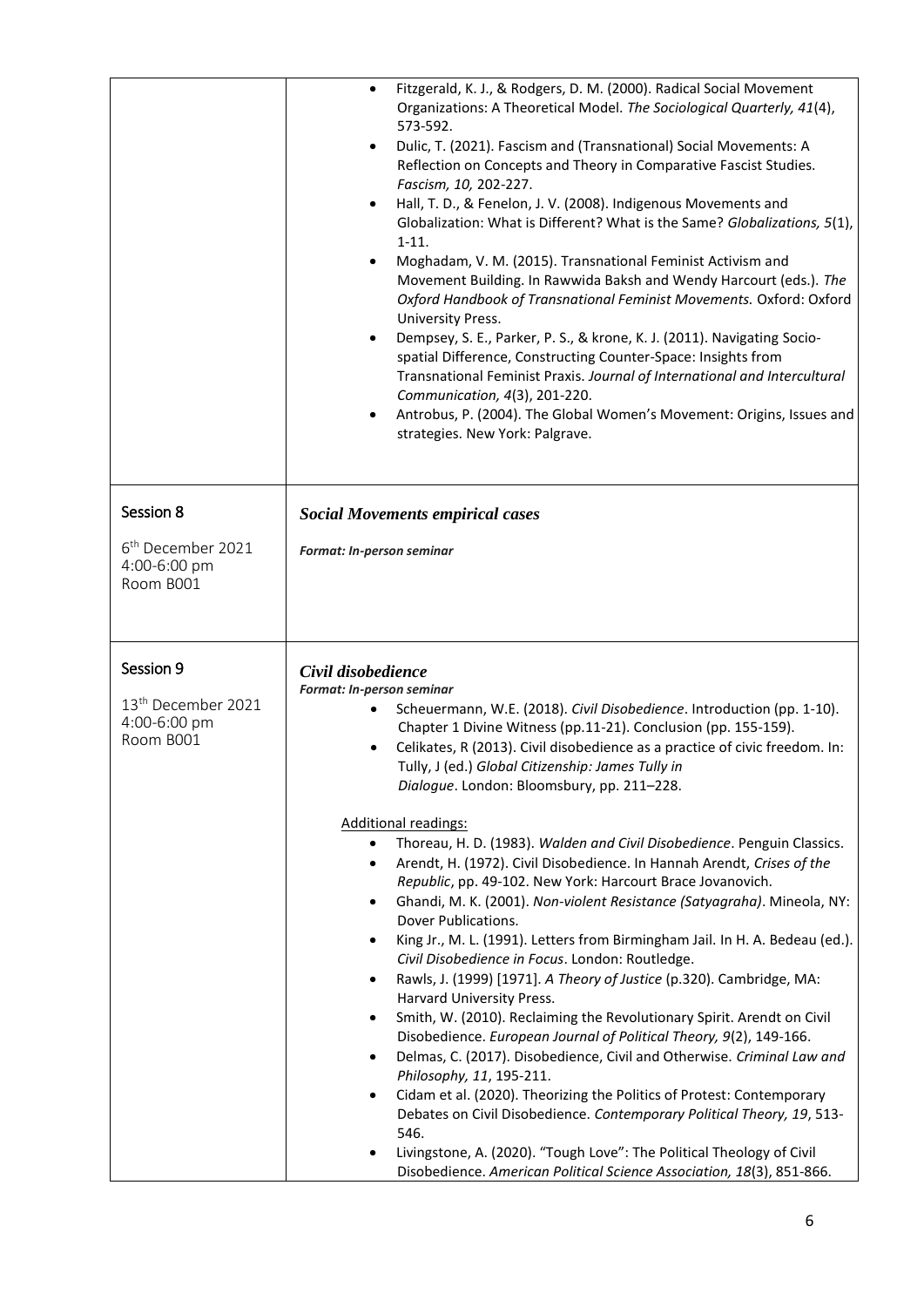| Session 10<br>3rd January 2022<br>4:00-6:00 pm<br>Room B001              | Civil disobedience empirical cases<br>Format: In-person seminar                                                                                                                                                                                                                                                                                                                                                                                                                                                                                                                                                                                                                                                                                                                                                                                                                                                                                                                                                                                                                                                                                                                                                                                                                                                                                                                                                                                                                                                                                                                                                                                                                                                                                                                                                                                                                                                                                                                                                                                                                                                                        |
|--------------------------------------------------------------------------|----------------------------------------------------------------------------------------------------------------------------------------------------------------------------------------------------------------------------------------------------------------------------------------------------------------------------------------------------------------------------------------------------------------------------------------------------------------------------------------------------------------------------------------------------------------------------------------------------------------------------------------------------------------------------------------------------------------------------------------------------------------------------------------------------------------------------------------------------------------------------------------------------------------------------------------------------------------------------------------------------------------------------------------------------------------------------------------------------------------------------------------------------------------------------------------------------------------------------------------------------------------------------------------------------------------------------------------------------------------------------------------------------------------------------------------------------------------------------------------------------------------------------------------------------------------------------------------------------------------------------------------------------------------------------------------------------------------------------------------------------------------------------------------------------------------------------------------------------------------------------------------------------------------------------------------------------------------------------------------------------------------------------------------------------------------------------------------------------------------------------------------|
| Session 11<br>10 <sup>th</sup> January 2022<br>4:00-6:00 pm<br>Room B001 | Populism/backlash/democratic backsliding<br>Format: In-person seminar<br>Democratic backsliding:<br>Bermeo, N. (2016). On Democratic Backsliding. Journal of Democarcy,<br>$27(1)$ , 5-19.<br>Backlash:<br>Mansbridge, J., & Shames, S. L. (2008). Toward a Theory of Backlash:<br>Dynamic Resistance and the Central Role of Power. Politics & Gender,<br>4(4), 623-634.<br>Backlash/Populism<br>Norris, P., & Inglehart, R. (2019). Cultural Backlash: Trump, Brexit, and<br>Authoritarian Populism. Chapter 1: Understanding Populism & Chapter<br>2: The Cultural Backlash Theory (pp. 3-64). New York: Cambridge<br>University Press.<br>Additional readings:<br>Mudde, C. (2021). Populism in Europe: An illiberal Democratic Response<br>٠<br>to Undemocratic Liberalism (The Government and Opposition/Leonard<br>Schapiro Lecture 2019). Government and Opposition, 1-21.<br>Zürn, M. (2021). How Non-Majoritarian Institutions Make Silent<br>٠<br>Majorities Vocal. A Political Explanation of Authoritarian Populism.<br>Perspectives on Politics, First View, 1-20.<br>Schäfer, A., & Zürn, M. (2021). Die demokratische Regression. Berlin:<br>Suhrkamp.<br>Maiguashca, B. (2019) Resisting the 'Populist Hype': A Feminist Critique<br>of a Globalizing Concept. Review of International Studies 45(5), 768-785.<br>Moffitt, B. (2016) The Global Rise of Populism: Performance, Political<br>$\bullet$<br>Style, and Representation. Redwood City, CA: Stanford University Press.<br>Müller, J. W. (2016) What Is Populism? Philadelphia: University of<br>٠<br>Pennsylvania Press.<br>Mudde, C., & Rovira Kaltwasser, C., (2013). Exclusionary v. Inclusionary<br>$\bullet$<br>Populism: Comparing Contemporary Europe and Latin America.<br>Government and Opposition, 48(2), 147-174.<br>Laclau, E. (2005). Populism: What's in a Name? In F. Panizza (ed.),<br>Populism and the Mirror of Democracy, London: Verso.<br>Fraser, N. (2016). Progressive Neoliberalism versus Reactionary<br>Populism: A choice that feminists should refuse. NORA-Nordic Journal of<br>Feminist and Gender Research, 24(4), 281-284. |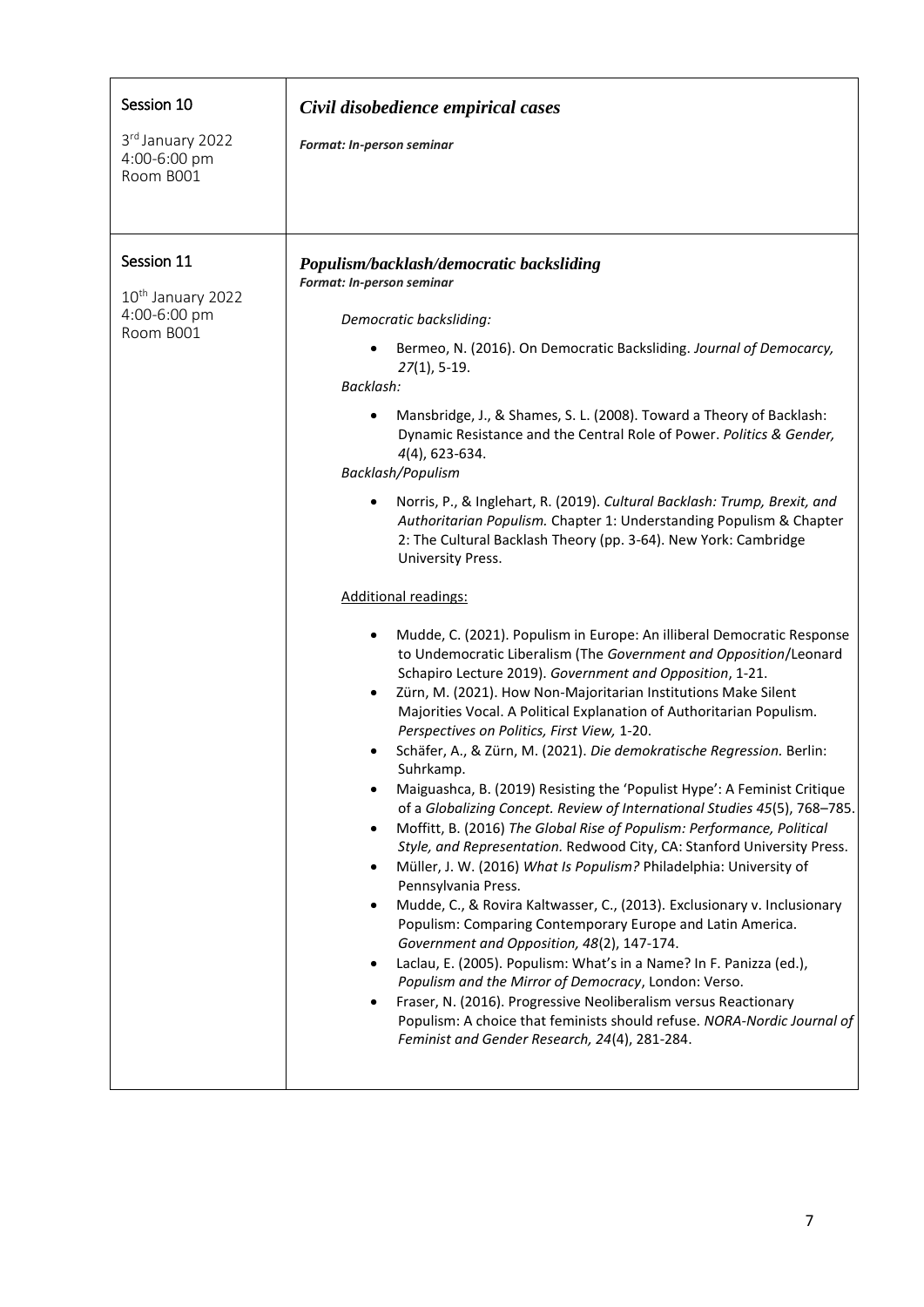| Session 12<br>17 <sup>th</sup> January 2022<br>4:00-6:00 pm<br>Room B001 | Populism/backlash empirical cases<br>Format: In-person seminar                                                                                                                                                                                                                                                                                                                                                                                                                                                                                                                                                                                                                                                                                                                                                                                                                                                                                                                                                                                                                                                                                                                                                                                                                                                              |
|--------------------------------------------------------------------------|-----------------------------------------------------------------------------------------------------------------------------------------------------------------------------------------------------------------------------------------------------------------------------------------------------------------------------------------------------------------------------------------------------------------------------------------------------------------------------------------------------------------------------------------------------------------------------------------------------------------------------------------------------------------------------------------------------------------------------------------------------------------------------------------------------------------------------------------------------------------------------------------------------------------------------------------------------------------------------------------------------------------------------------------------------------------------------------------------------------------------------------------------------------------------------------------------------------------------------------------------------------------------------------------------------------------------------|
| Session 13<br>24 <sup>th</sup> January 2022<br>4:00-6:00 pm<br>Room B001 | <b>Revolutions</b><br>Format: In-person seminar<br>Skocpol, T. (1979). States and social revolutions: A comparative analysis<br>of France, Russia and China. Chapter 1: Explaining Social Revolutions:<br>Alternatives to Existing Theories (pp. 3-32). Cambridge University Press.<br>Lawson, G. (2016). Within and Beyond the "Fourth Generation" of<br>٠<br>Revolutionary Theory. Sociological Theory, 34(2), 106-127.<br>Bayat, A. (2013). Revolution without Revolutionaries. Making Sense of<br>$\bullet$<br>the Arab Spring. Chapter 1: Revolutions of Wrong Times (pp. 1-28).<br>Stanford: Stanford University Press.<br><b>Additional Readings:</b><br>Arendt, H. (1963). On Revolutions. Chapter 1: The Meaning of Revolution<br>٠<br>(pp. 21-58). London: Penguin Books.<br>Moghadam, V.M. (1997). Gender and Revolutions. In John Foran (ed.)<br>$\bullet$<br>Theorizing Revolutions (pp.133-162). New York: Routledge.<br>Allinson, J. (2019). A fifth generation of revolutionary theory? Review<br>$\bullet$<br>Essay. Journal of Historical Sociology, 32, 142-151.<br>Natividad, N. D. (2014). The Walking of Words. Third World feminism<br>$\bullet$<br>and the reimagining of resistance by indigenous communities.<br>AlterNative: An International Journal of Indigenous Peoples, 10(3), 232-<br>247. |
| Session 14<br>31 <sup>st</sup> January 2022<br>4:00-6:00 pm<br>Room B001 | <b>Revolutions empirical cases</b><br>Format: In-person seminar                                                                                                                                                                                                                                                                                                                                                                                                                                                                                                                                                                                                                                                                                                                                                                                                                                                                                                                                                                                                                                                                                                                                                                                                                                                             |

# Part 3: Synthesis and Reflection

| Session 15                                                 | <b>Synthesis and Reflection</b>  |
|------------------------------------------------------------|----------------------------------|
| 7 <sup>th</sup> February 2022<br>4:00-6:00 pm<br>Room B001 | <b>Format: In-person seminar</b> |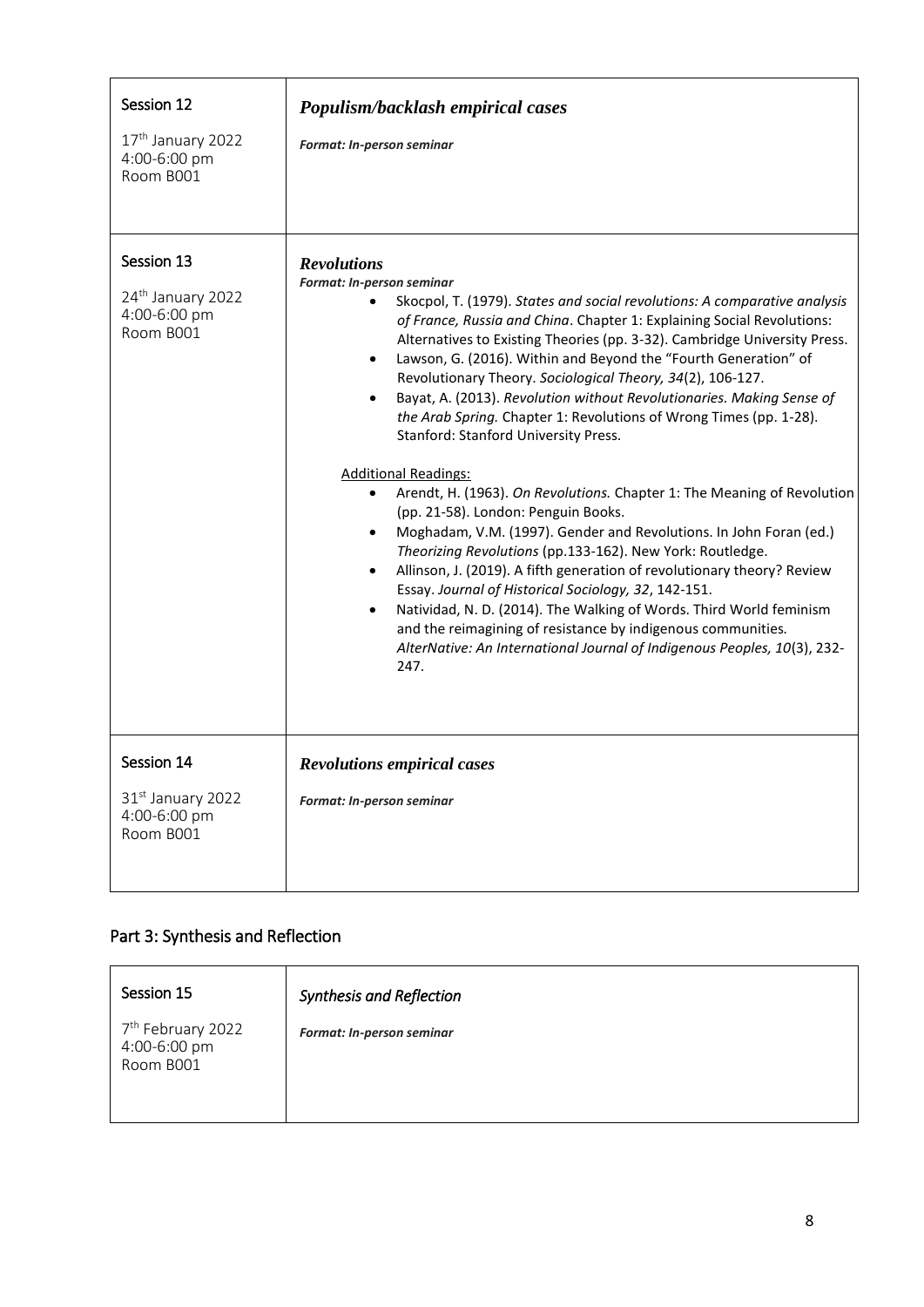### Session 16

## *Wrap-Up and summary*

14th February 2022 4:00-6:00 pm Room B001

*Format: In-person seminar* 

## Blackboard (POLSOZ\_S\_15370\_21W)

Course materials are made available on Blackboard. Communication also takes place there.

### **Webex**

The first two meetings (18<sup>th</sup> of October and 25<sup>th</sup> of October 2021) will take place on Webex. You can join the meetings via the following link:

### **<https://fu-berlin.webex.com/fu-berlin-en/j.php?MTID=md9e9d54b253c38f7467122856c8aa61a>**

Meeting-Number: 2730 449 6717; Password: arUPSkmR523

You can find the FU guidelines for using Webex [here](https://wikis.fu-berlin.de/display/webexwiki/Zugang+zu+Webex+Meetings,+Training+und+Events) or here (more detailed instructions in German)

### Type of inputs and contributions to the seminar

["Teilnahmeschein" AND "Leistungsschein"]

Reading Reflections:

Please note down on less than a page your general thoughts about the reading. What did you learn? What did not convince you? Fill the page by adding two or three question that you would like to discuss.

["Leistungsschein"]

Option 1

### Presentation and Reflection Essay:

Pick up a specific case of contestation and apply the theoretical perspective that we have discussed the week before. The presentation should provide central information about the case and analyse it in terms of the concepts discussed. Strictly limit yourselves to 15 minutes.

In addition to the presentation, please hand in a reflection essay by the  $1<sup>st</sup>$  of March 2022. In this essay, you should reflect on the merits and shortcomings of the theoretical perspective you applied to analyse your case as well as how other analytical approaches we discussed during the seminar could help shed light on the contestation in case. The essay should be submitted by e-mail as a PDF file (5 pages, font size 12, line spacing 1.5, margins 2.5 cm).